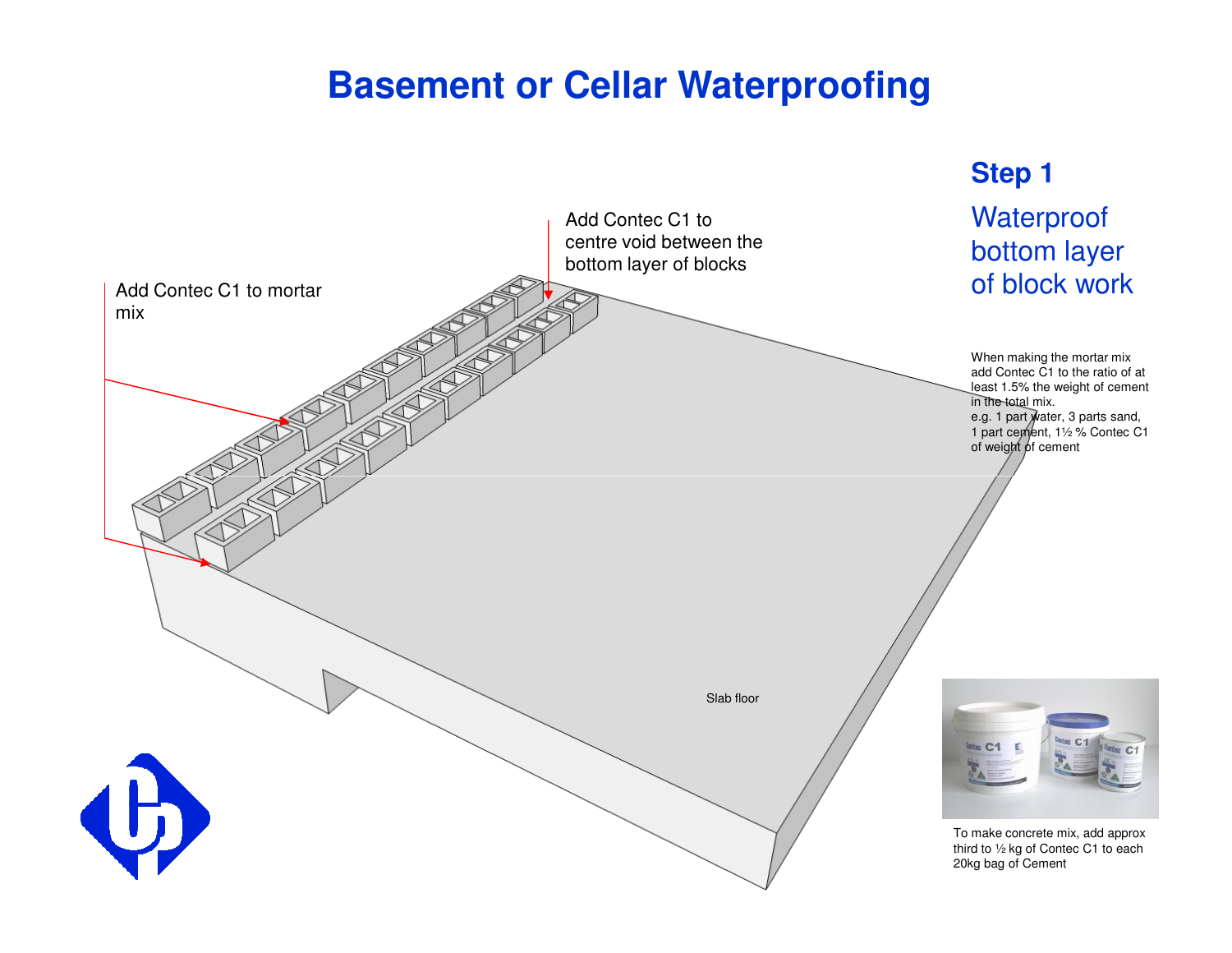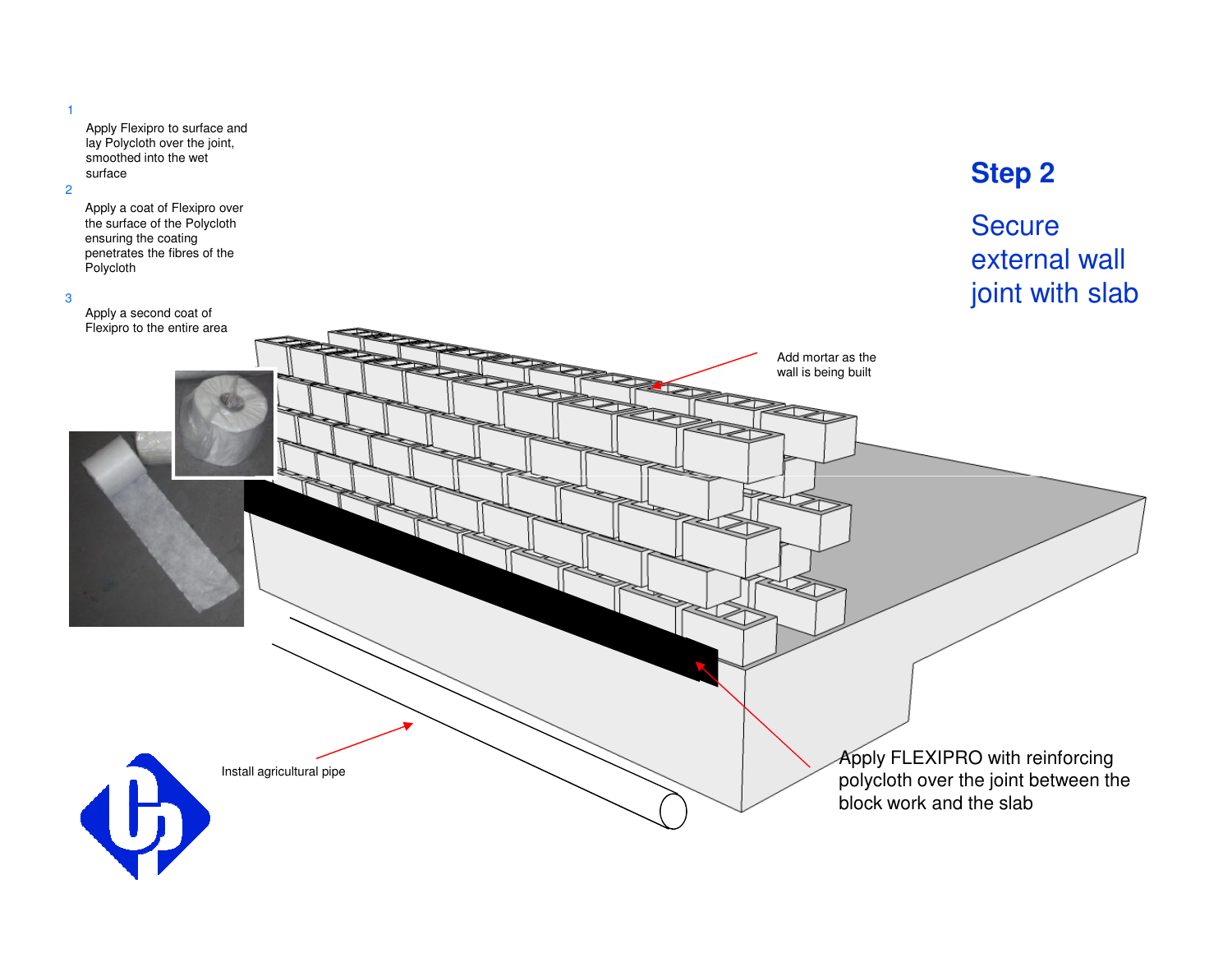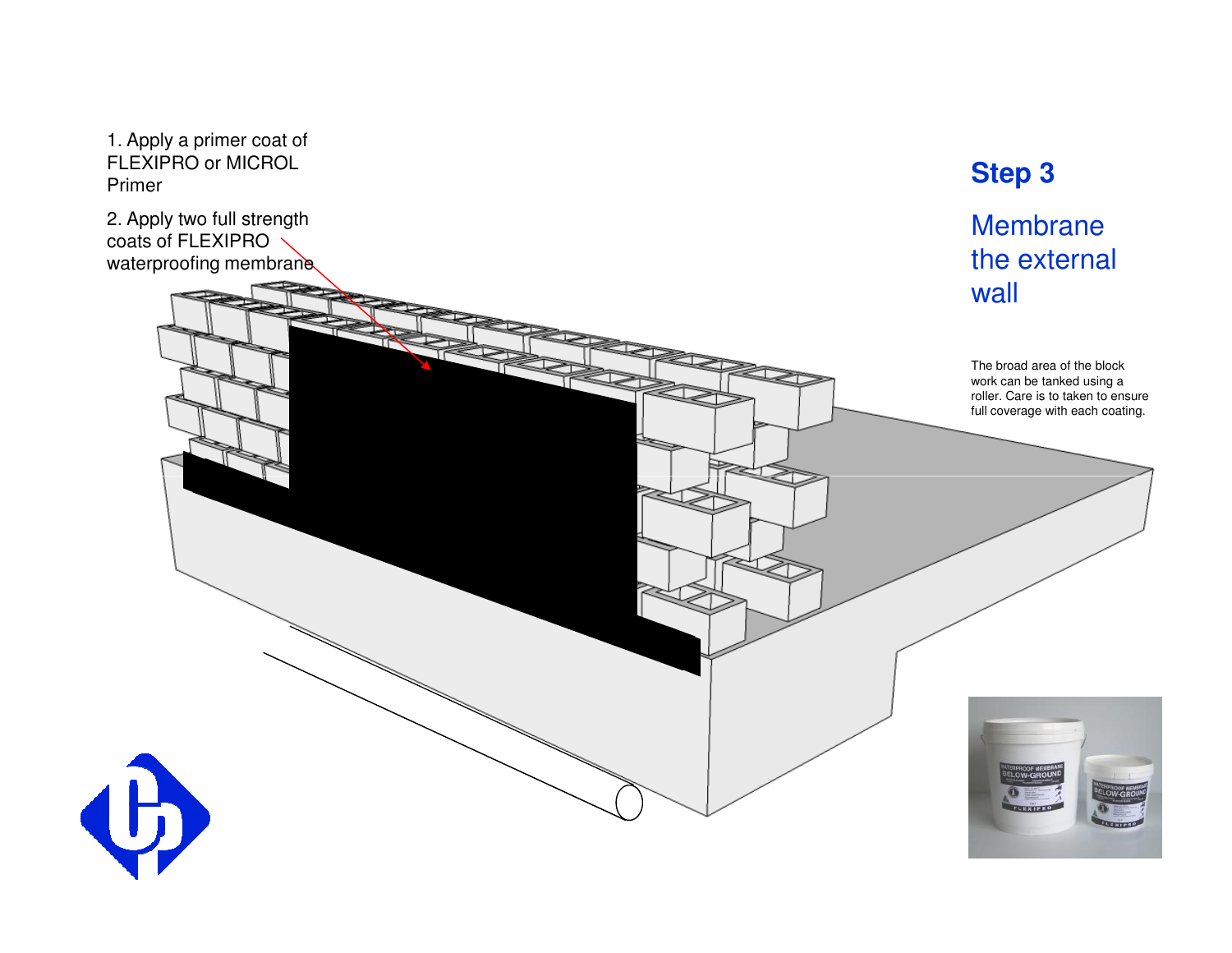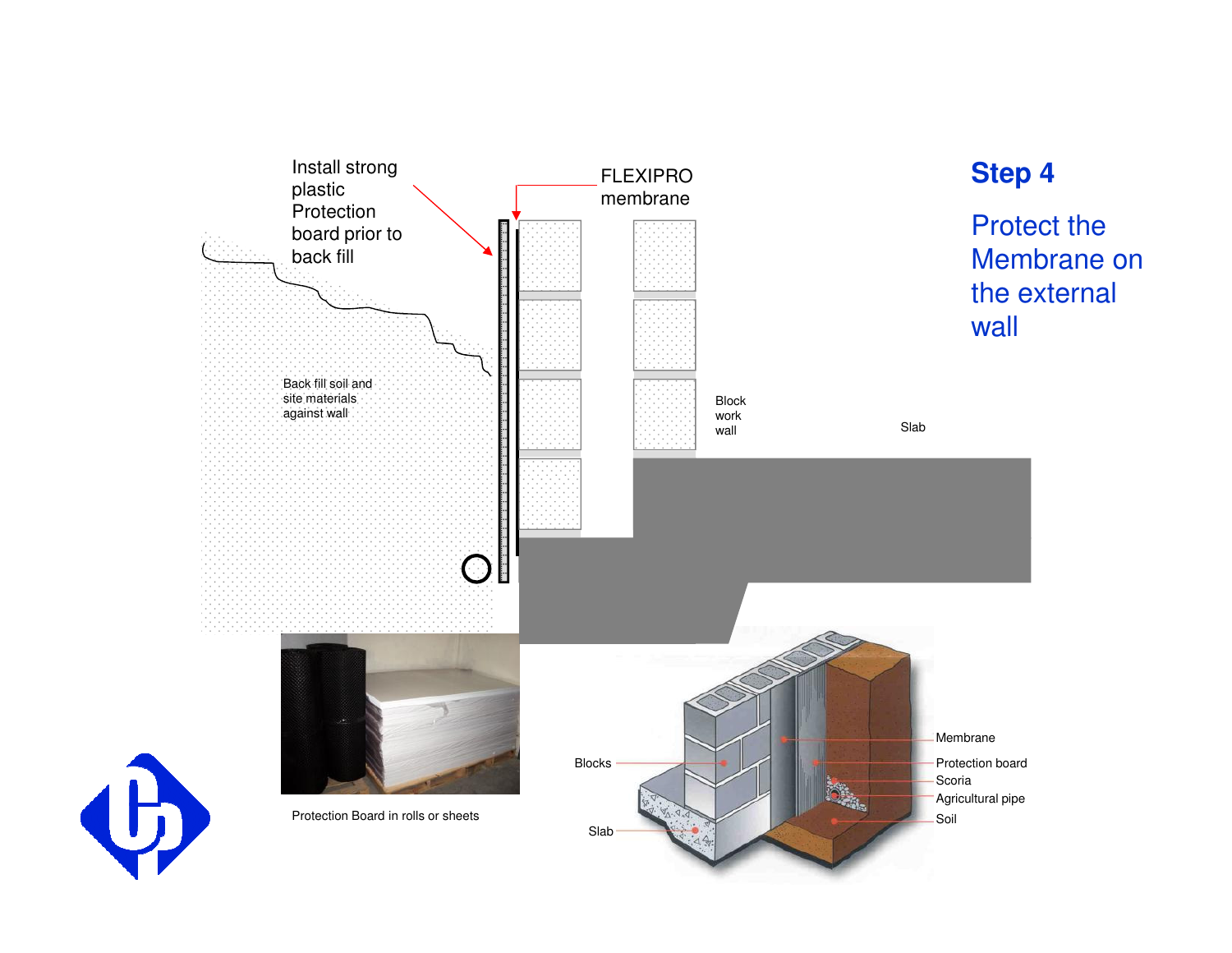# **Basement or Cellar Waterproofing**